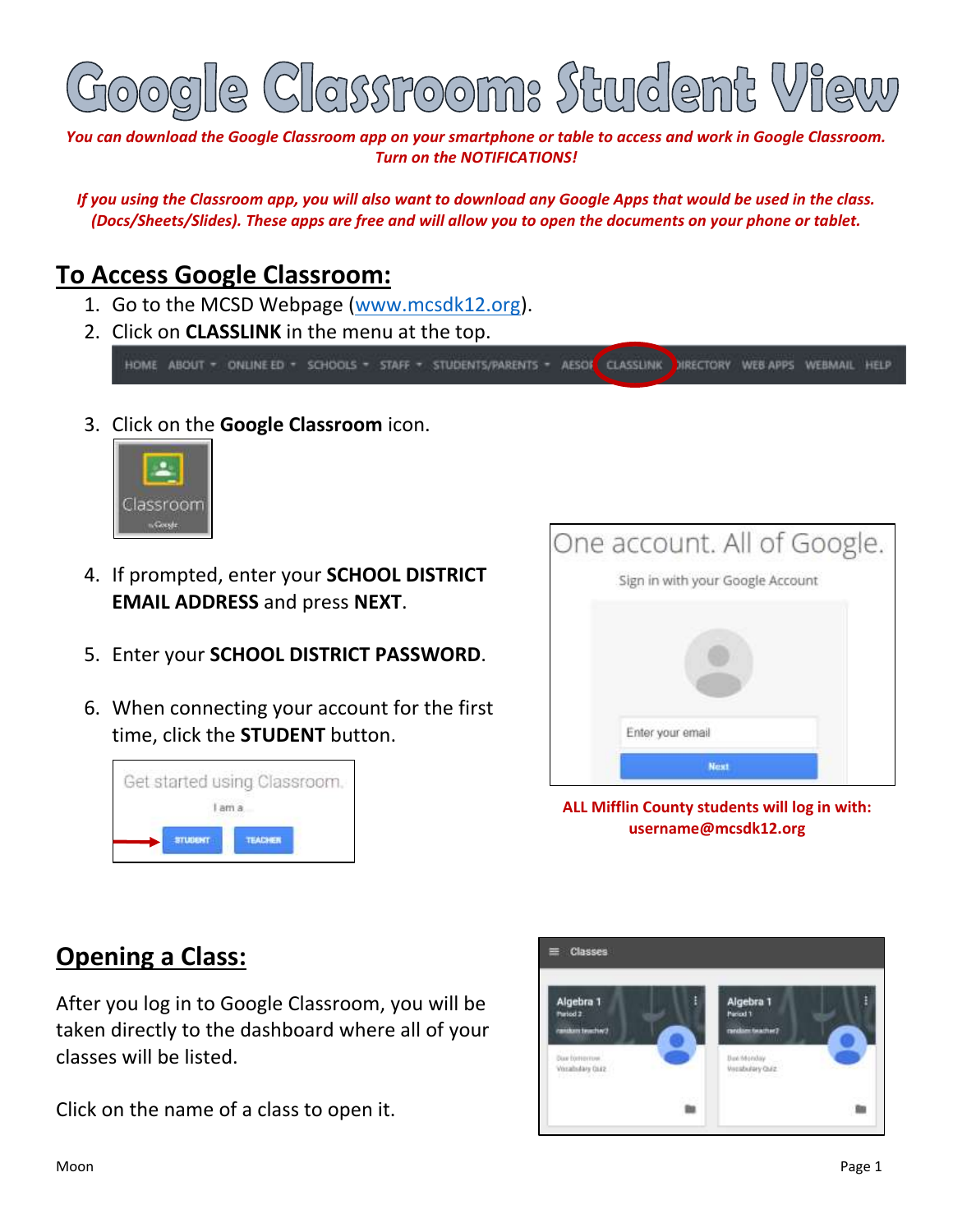If you need to join a class and you have a code, click the "+" sign in the top right corner of your dashboard and enter the code in the pop-up box.

If a new post is made by a teacher while you are working in the class, a dialog box will appear indicating that the stream was updated. Click **SHOW** to refresh the page.

You also have the option of downloading the app for quick access. If your notifications are turned on, you will receive a message when the teacher has posted to Google Classroom.

**\*NOTE: If you choose to download the Google Classroom app, you should also download any Google Apps that would be used in the class. (Docs/Sheets/Slides). This will allow you to open the documents on your phone or tablet.**

## **Viewing Announcements and Assignments:**

In the **STREAM** tab, you will see a running list of all announcements and assignments posted by the teacher.

| Stream | asswork | People |
|--------|---------|--------|
|--------|---------|--------|

Stream was updated

**SHOW** 

To view just the assignments, click on the **CLASSWORK** tab.

## **To Open an Assignment:**

Click on the name of the assignment. If any documents were added to the assignment, you will

see a link to those under the title and directions.

Click **VIEW ASSIGNMENT** at the very bottom to open the assignment and view the **TURN IN** area.



After you turn in an assessment, your status will go from **Assigned** to **Turned In**.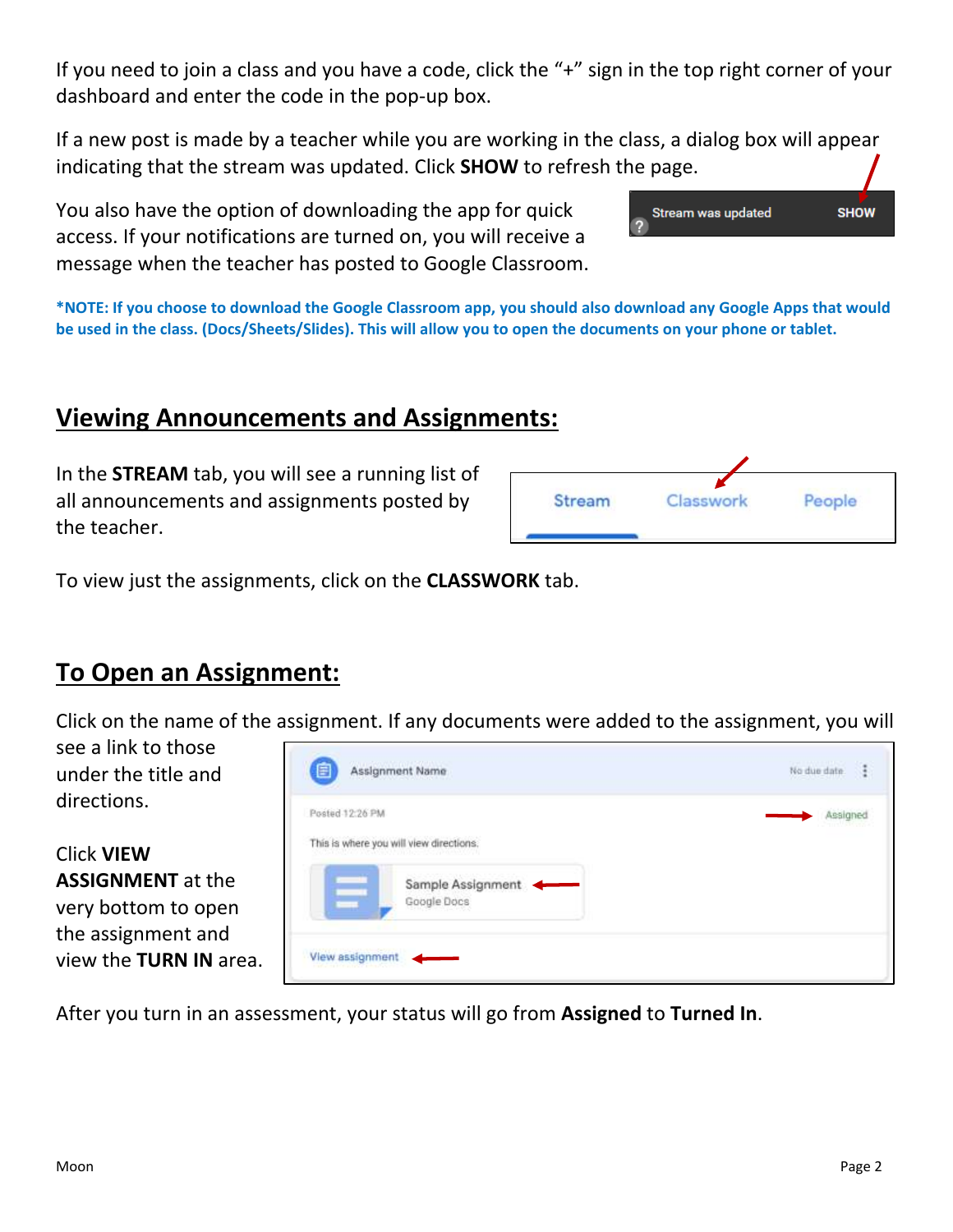# **To Open an Attached Document:**

Click on the name of the document to open it. **\*NOTE: A teacher may have included more than one attachment within the assignment. Each one will be listed separately.**

**Types of Attachments and Turning In:**



**Links and YouTube Videos:** Click the link provided to open.

**Google Assignments:** Docs, Slides, and Sheets will open directly with the Google program. **\*Most teachers will use this method to provide documents to students as it is much easier for the student.**

- Complete the assignment.
- Google Docs will automatically save as you are working. Google Docs do **NOT** have a save button.
- If you do not finish in one setting, simply close the program. When you are ready to return, **open the assignment in Google Classroom** and pick up where you left off. All of the prior work you completed will be visible as Google Docs automatically saves.
- When you are finished with the assignment, click the **TURN IN** button in the top right corner of the Google Doc. You will be redirected to your Google Classroom. You will be prompted again to submit the document. Press the **TURN IN** button again.
- You can also submit the assignment directly from Google Classroom. Close the Google Doc and return to the assignment page. Click **TURN IN** under the document link.

**PDFs, Word Documents, PowerPoints, Pictures, etc.:** Any document that is not a Google item will open in a preview. You will need to decide how to open the document. **\*Most teachers will NOT use this method to provide documents to students.**

• For **Word documents**, you can choose to open it with Google Docs. Click the drop-down arrow next to **OPEN** and choose **Google Docs**. Open |



**\*NOTE - If you choose to open the assignment in a Google Doc and do not finish the assignment in one class setting, you can click the "x" to close the Google Doc tab. The work you have done is automatically saved. To access the document you worked on, you will need to open your GOOGLE DRIVE (not Classroom) and navigate to your class folder. You will see both the original Word document and your Google Doc. The work you have done is in the Google Doc. You can NOT access your work through Google Classroom. If you click the document link in Google Classroom, it will open a BRAND NEW document. You will not see your completed work.**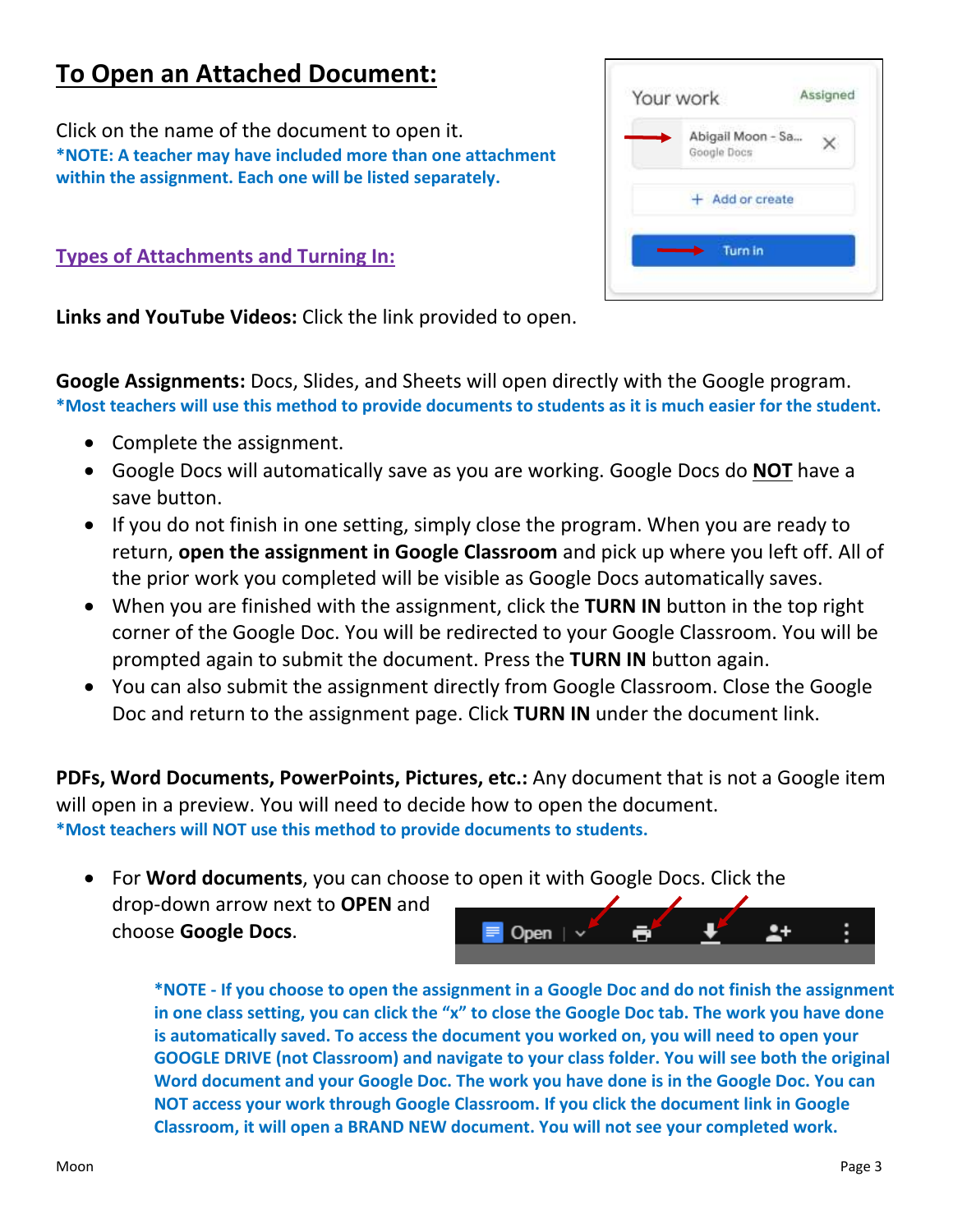- If you prefer to work in Word, click the **DOWNLOAD** button to download a copy of the document to your computer. Download is the only option for a PDF file.
- You have a **PRINT** option as well.
- Complete the activity. You will then need to **UPLOAD** your work.
	- o Return to the Assignment page.
	- o **DELETE ALL DOCUMENTS GIVEN TO YOU** by pressing the "x" at the end of the line. These documents are just templates and do not have your work on them.
	- o Click the **ADD or CREATE** button.
	- o If you completed the work as a **Google Doc**, click the **GOOGLE DRIVE** option. Find your saved work. Click it once and press **ADD**.
	- o If you complete the work as a **Word document**, click the **FILE** option. Press the button **SELECT FILES FROM YOUR DEVICE**. Find your saved work. Click it once and press **ADD**.
	- o If your completed work is not on a computer, you can take a picture of your work and upload the picture using the app on your smartphone. You could also save the picture to your computer and



| Add or create |              |  |  |  |
|---------------|--------------|--|--|--|
|               | Google Drive |  |  |  |
|               | Link         |  |  |  |
|               | ile          |  |  |  |

upload it using the **FILE** option. Another option is to use your smartphone or tablet to turn your picture into a PDF using these [directions](https://drive.google.com/open?id=1tel1j09q8tChHcI7zHayrvazs5-F54QQ) for Adobe Scan (free app). A PDF can easily be commented on by the teacher to provide you with feedback.

• After you upload your document, press the **TURN IN** button to submit your completed work. You can turn in more than one document at a time, however, you must upload all of your documents before you press **SUBMIT**.

After submitting an assignment, your status will change to **SUBMITTED**.

- If a teacher reviews your work and adds comments or asks you to correct something, they can **RETURN** the document to you. The status of your submission will change to **RETURNED**. You can make the corrections and view the feedback. If necessary, you can **RESUBMIT**.
- Once a Google Doc is submitted, you only have Viewing Access to it through Classroom. If you submitted prematurely or you need to make a correction, you can choose to **UNSUBMIT** the assignment. When you are finished, submit the assignment again.